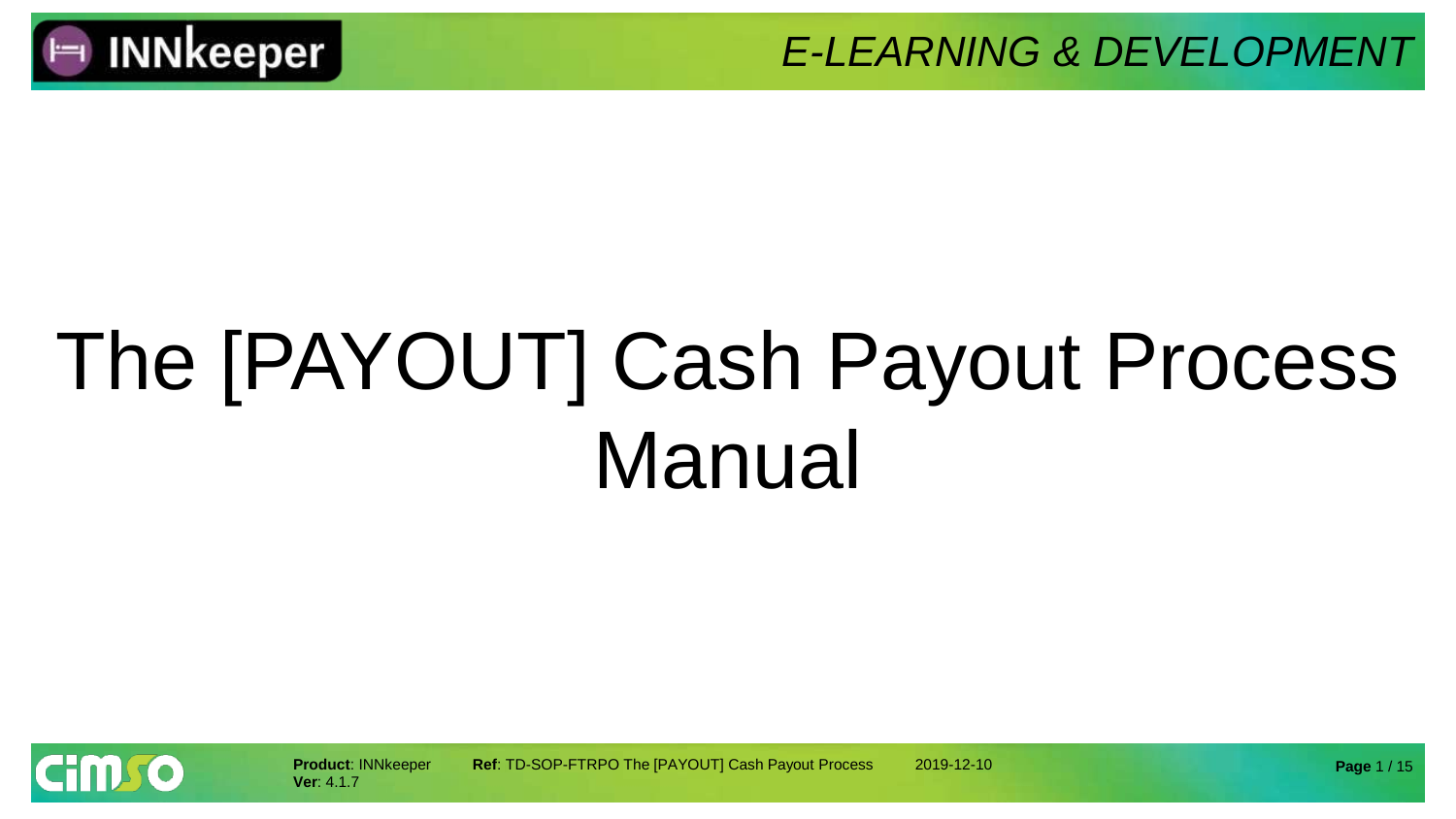

#### **What Is A Payout?**

A payout is when you give money to a client. Usually you bill their account. This is usually for foreign clients or pre-arranged agreements with clients.

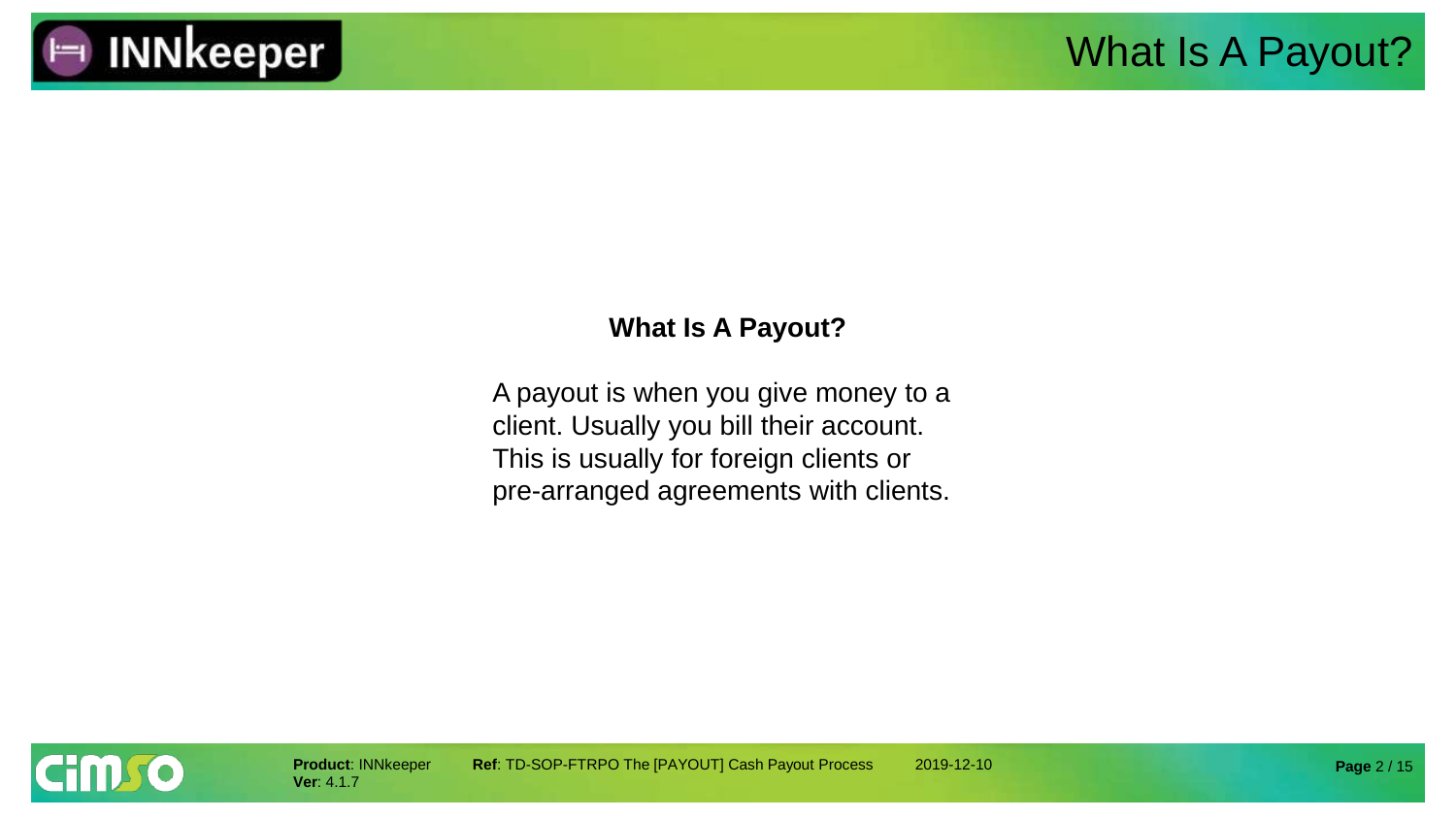

### The Wheel: Customer Centric Design



#### **CUSTOMER CENTRIC DESIGN**

- **Identify** CDP customer data platform with extensive CRM
- **Connect** Single or bulk blast e-mail, SMS, fax and snail-mail
- **Collaborate** Local server to Web and mobile device data interchange
- **Live** Food, Beverage and Retail points of sale with stock control and procurement
- **Play** Schedule and manage Golf, SPA and Leisure activities
- **Rest** Reservations, Lodging PMS, Leasing and Timeshare
- **Finance** GAAP, IAS and IFRS financial control to balance sheet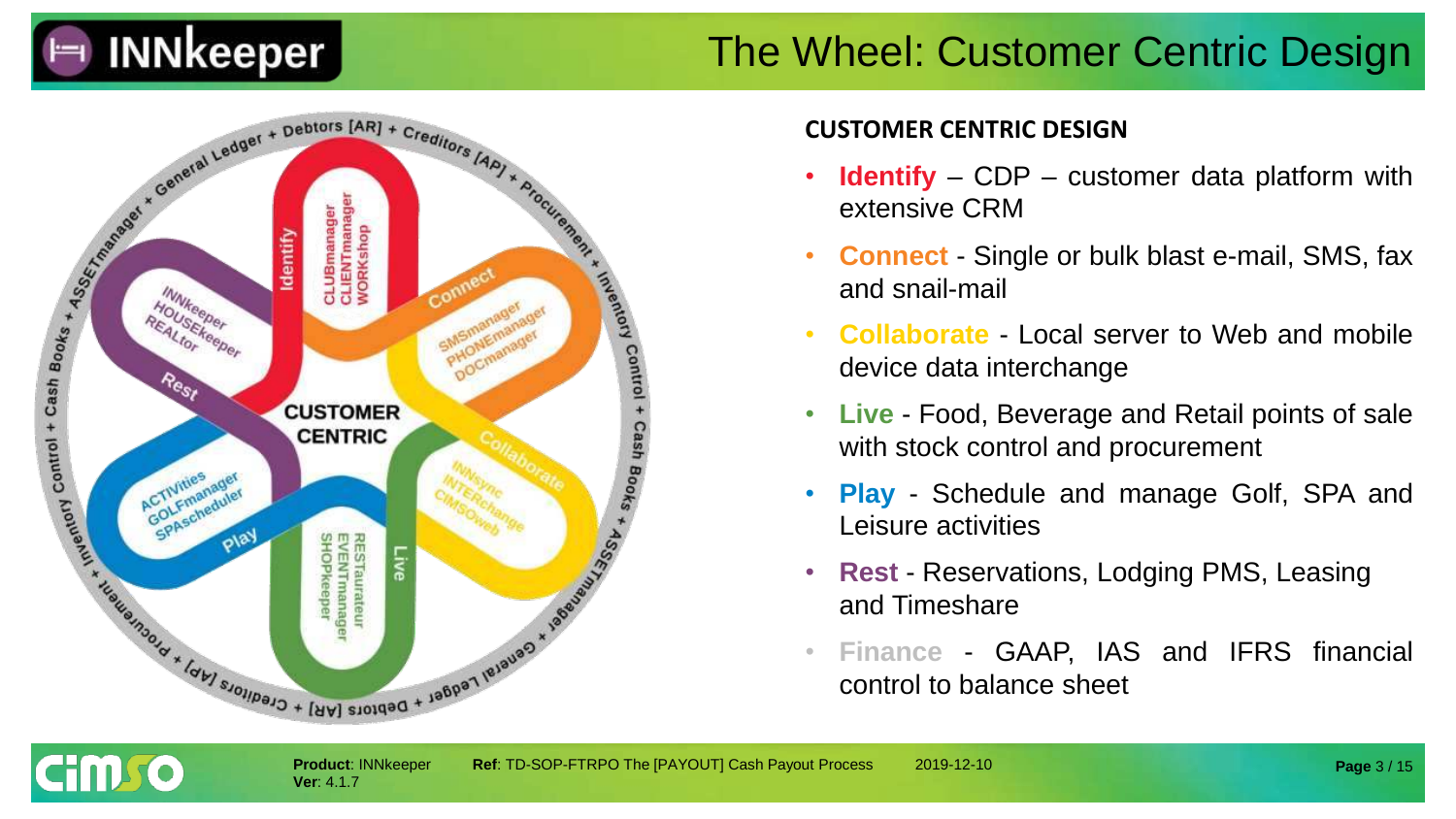

### Logging Into Administration

|                       | <b>CHILLIO Menu</b>     |                                         |                                                                             |                                                        |                     |                                   |             |
|-----------------------|-------------------------|-----------------------------------------|-----------------------------------------------------------------------------|--------------------------------------------------------|---------------------|-----------------------------------|-------------|
| ⊫                     | Administration          |                                         |                                                                             |                                                        |                     |                                   |             |
|                       | Golfer                  |                                         |                                                                             |                                                        |                     |                                   |             |
|                       | ActivityScheduler       |                                         |                                                                             |                                                        |                     |                                   |             |
|                       | SpaScheduler            |                                         | Im INNkeeper                                                                |                                                        | <b>CHILLIC</b>      |                                   |             |
| $\mathscr Q$          | Restaurateur            |                                         |                                                                             | <b>Customer Centric Integrated Management Software</b> |                     |                                   |             |
| Ų                     | ShopKeeper              | V4.1.7b11143                            |                                                                             |                                                        | 8d647da             |                                   |             |
| $\Phi$                | AssetManager            |                                         | English (United Kingdom)<br>Language                                        | $\vee$                                                 |                     | Start your CiMSO Menu, select the |             |
| C                     | WebRes                  |                                         | CIMSODemo_V417 on vmserver<br>Database<br><b>MAIN Imperial Palace Rooms</b> | $\checkmark$                                           |                     | Administration. Use your given    |             |
| $\mathbf{Z}$          | InnSync                 |                                         | Location<br>Login ID<br>master                                              |                                                        |                     | Login ID and Password to log in   |             |
| 鳳                     | Fax Server              |                                         | Password                                                                    |                                                        |                     |                                   |             |
|                       | Phoneman                |                                         |                                                                             |                                                        |                     |                                   |             |
| 8                     | TimeKeeper              |                                         |                                                                             | d <sup>o</sup> Identification<br>Password              | $\checkmark$ Log In |                                   |             |
|                       |                         |                                         |                                                                             |                                                        |                     |                                   |             |
| $\mathcal{O}^{\circ}$ | Configuration           |                                         |                                                                             |                                                        |                     |                                   |             |
| G                     | <b>EXEUP</b>            |                                         |                                                                             |                                                        |                     |                                   |             |
| ×                     | Close Menu<br>Exit Menu |                                         |                                                                             |                                                        |                     |                                   |             |
|                       |                         |                                         |                                                                             |                                                        |                     |                                   |             |
|                       |                         | <b>Product: INNkeeper</b><br>Ver: 4.1.7 |                                                                             | Ref: TD-SOP-FTRPO The [PAYOUT] Cash Payout Process     |                     | 2019-12-10                        | Page 4 / 15 |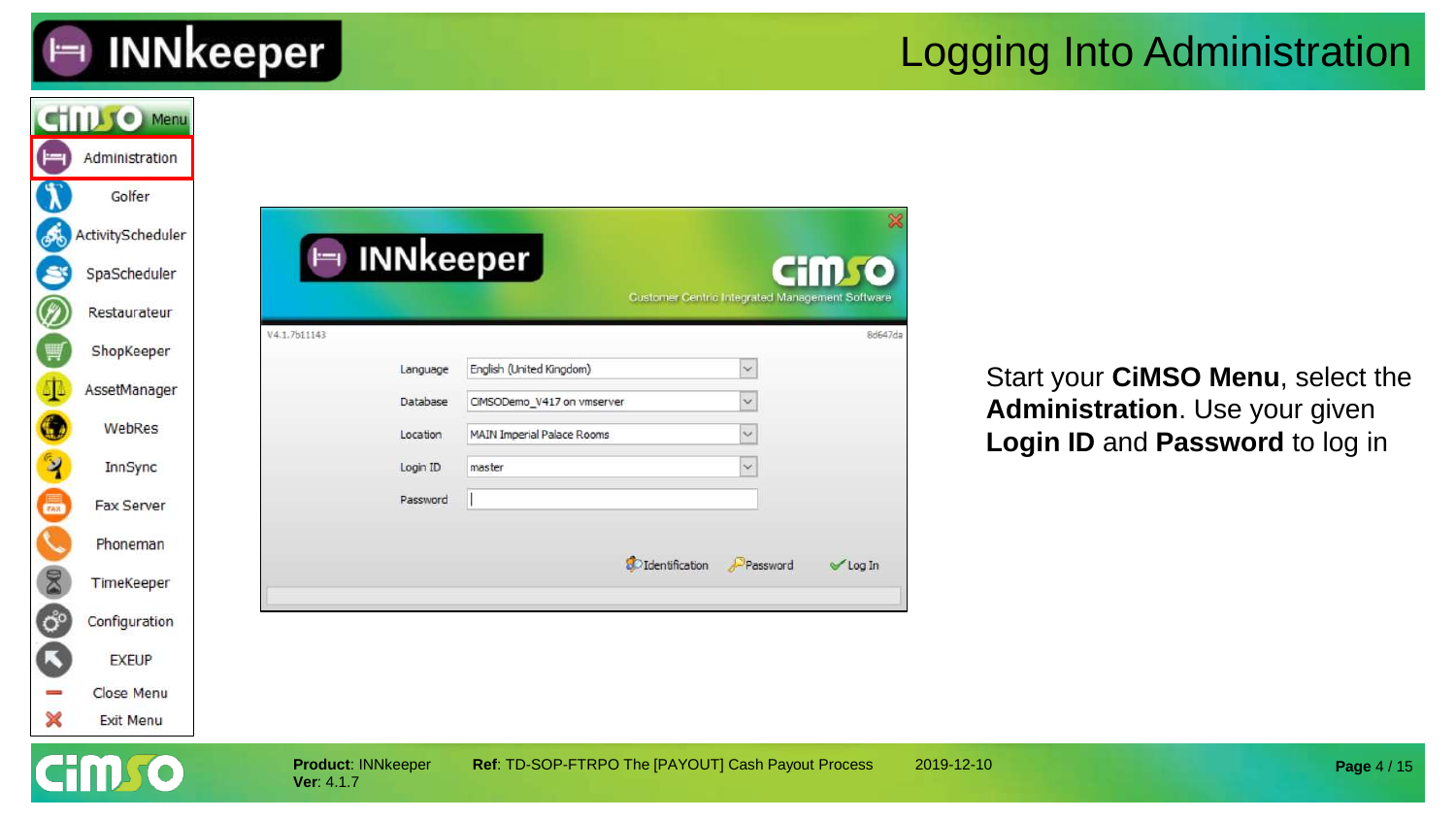

### Administration



Once logged into Administration, you are able to navigate through the database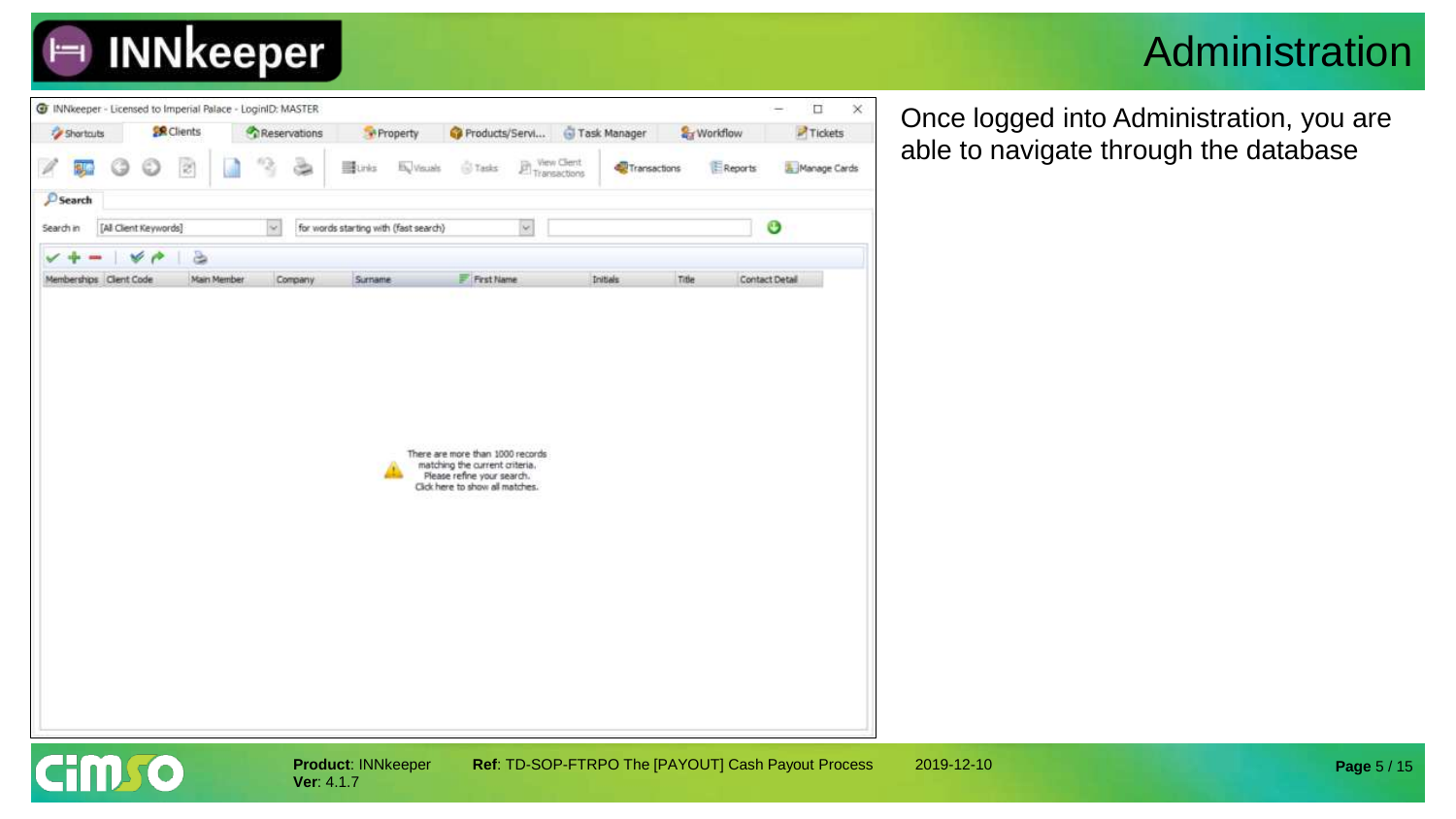

## Navigation: The [PAYOUT] Cash Payout Process



**Ver**: 4.1.7

Navigation: The [PAYOUT] Cash Payout Process

❶ **Clients** tab ❷ Select the **Transactions** button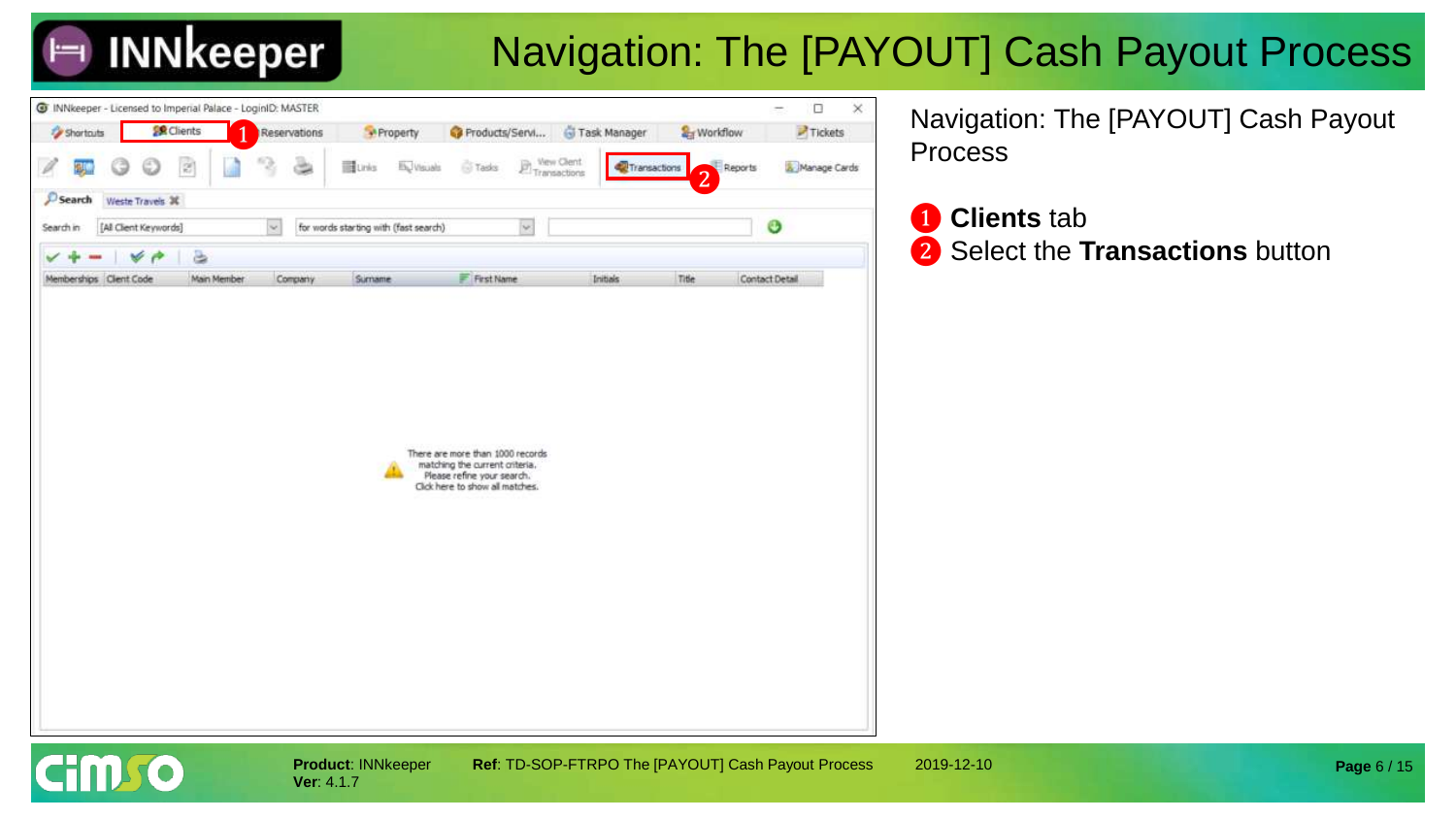## Navigation: The [PAYOUT] Cash Payout Process



**Ver**: 4.1.7

**Product: INNkeeper Ref: TD-SOP-FTRPO The [PAYOUT] Cash Payout Process 2019-12-10** 

Navigation: The [PAYOUT] Cash Payout Process

**Clients** tab ❷ Select the **Transactions** button ❸ **Select Transaction Type** window ❹ **Cash** tab ❺ Select the **Cash Payout [PAYOUT]**  button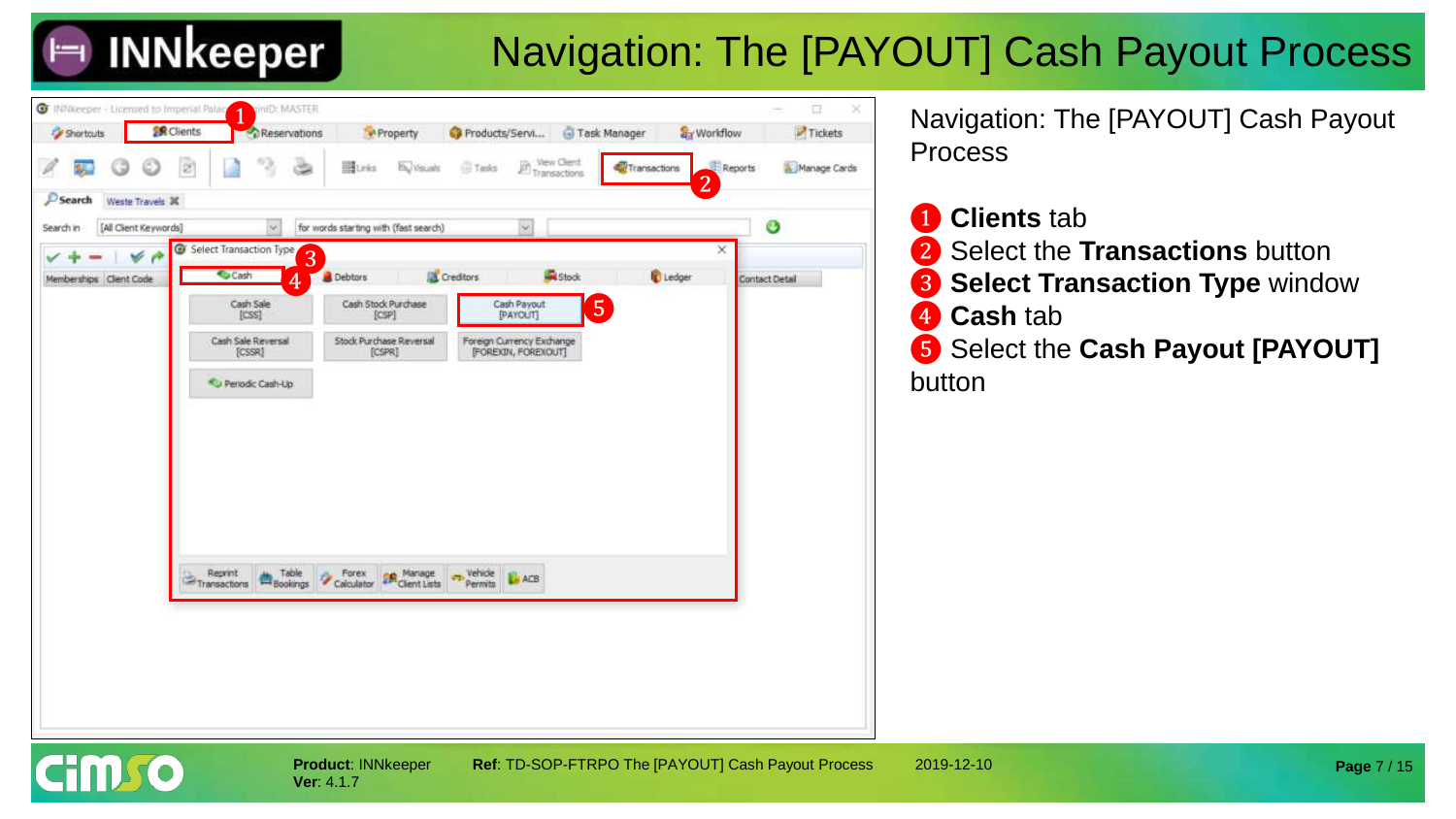## The [PAYOUT] Cash Payout Process

|                  |                            | INNikeeper - Licensed to Imperial Palace - LogintD: MASTER |                 |                                       |                   |                         |        | n<br>$-100$                       |
|------------------|----------------------------|------------------------------------------------------------|-----------------|---------------------------------------|-------------------|-------------------------|--------|-----------------------------------|
| Shortcuts        |                            | <b>ER</b> Clients                                          | Reservations    | <b>A</b> Property                     | Products/Servi    | Task Manager            |        | <b>Art</b> Workflow<br>$T$ ickets |
| G Select Clients |                            |                                                            |                 |                                       |                   |                         |        | $\equiv$<br>□                     |
| Search in        | [All Client Keywoods]<br>4 |                                                            | $\sim$          | for words starting with (fast search) | $\sim$            | $\overline{2}$<br>weste |        | ◔                                 |
|                  |                            |                                                            |                 |                                       |                   |                         |        |                                   |
| Memberships      | Client Code                | Main Member                                                | Company         | <b>Surname</b>                        | <b>First Name</b> | Initials                | Title: | <b>Contact Detail</b>             |
|                  | RRWE0002                   | [MAIN]                                                     | Rayne Of Talent | Weste                                 | Sammuel           | s                       | Dr.    | keishiar@cimso.com                |
|                  | RRWE0003                   | [MAIN]                                                     |                 | Weste                                 | David             | D                       | Mr     | 0821234567                        |
|                  | RRWE0004                   | [MAIN]                                                     |                 | Weste                                 | Claire            | Ċ                       | Mrs    | 0217894561                        |
|                  | RRWE0005                   | [MAIN]                                                     |                 | Weste                                 | Calvin            | c                       | Mr     | 0821234567                        |
|                  | RRWE0006                   | [MAIN]                                                     |                 | Weste                                 | Damon             | D                       | Mr     | 087212345                         |
|                  | RRWE0007                   | [MAIN]                                                     |                 | Weste                                 | Helia             | н                       | Ms     |                                   |
|                  | <b>RRWEO008</b>            | RRWTRA0005                                                 |                 | Weste                                 | Cassidy           |                         |        |                                   |
|                  | WEST0003                   | [MAIN]                                                     | Rayne Of Talent | Weste                                 | Mikado            | M                       | Ms     | mikadowriting@yah                 |
|                  | WEST0020                   | <b>[MAIN]</b>                                              | Rayne of Talent | weste<br>3                            | 5                 | s                       | Dŕ     | drsweste@gmail.co                 |
|                  | WEST0021                   | RRWEST0003                                                 | Rayne Of Talent | Weste                                 | Miranda           | M                       | Ms     | mkadowntmo@yah                    |
| 96A              | WTRA0005                   | [MAIN]                                                     | Weste Travels   | Weste                                 | Rayne             | R                       | Ms     | keishiar @cinso.com               |
|                  | STRY0002                   | [MAIN]                                                     |                 | Strydom                               | Dirk.             | D.                      | Mr     |                                   |
|                  | ROSE0006                   | [MAIN]                                                     | Raubex          | Rosenstein                            | Charles           | c                       | Mŕ     |                                   |
|                  | NWFA0001                   | [MAIN]                                                     |                 |                                       |                   |                         |        |                                   |

The [PAYOUT] Cash Payout Process:

#### ❶ **Select Clients** window

**2 Fast-Search**: type in the surname of the required profile

❸ **Locate & Select**: select the required profile to highlight it

❹ Select the **Accept Selection** (Double blue & green tick glyph)

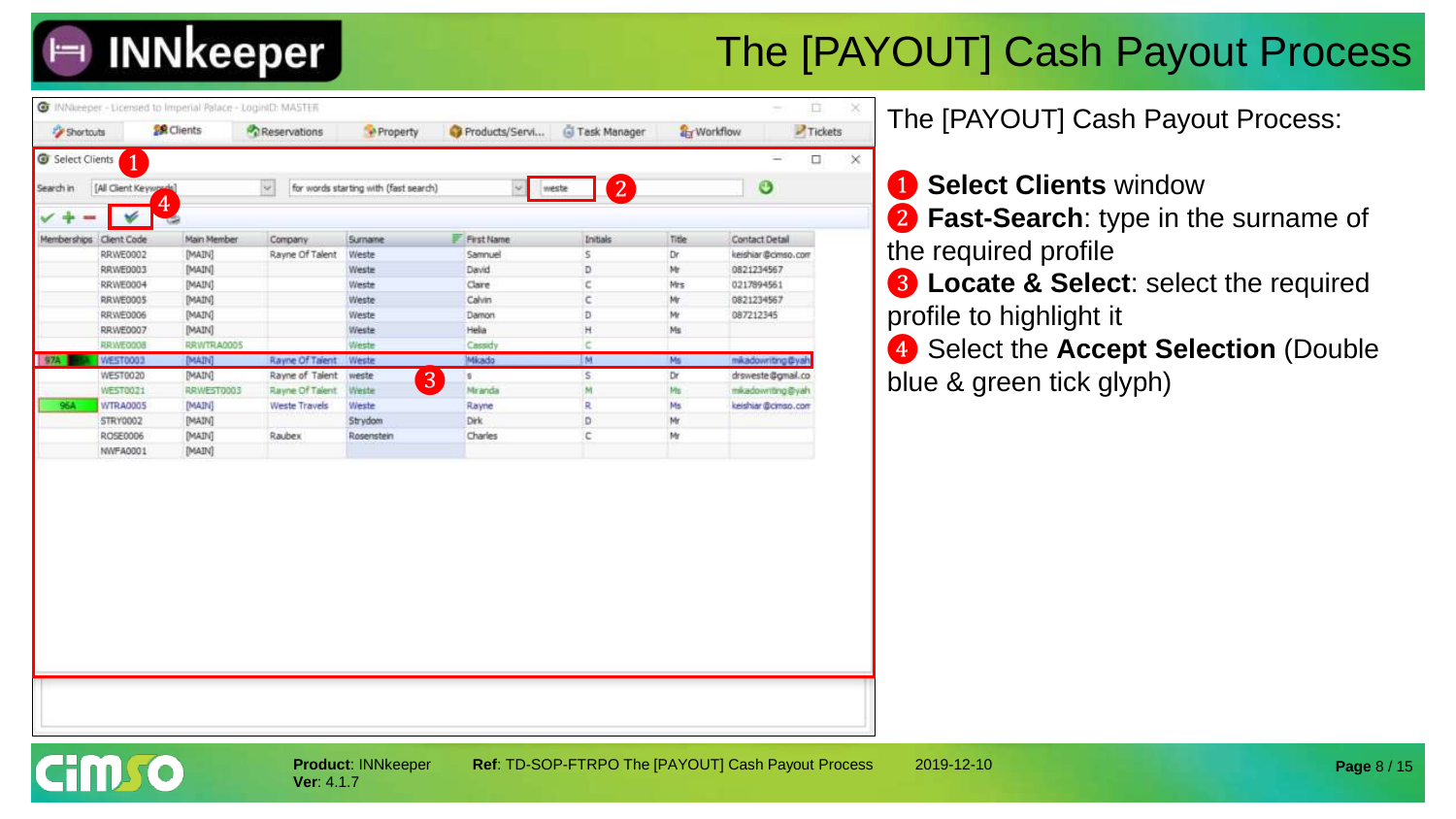

## The [PAYOUT] Cash Payout Process



The [PAYOUT] Cash Payout Process:

❶ **Process Payout** window **Transaction Date: default setting 3** Client: the linked profile **Client Account: select the account** that needs to be charged the payout.

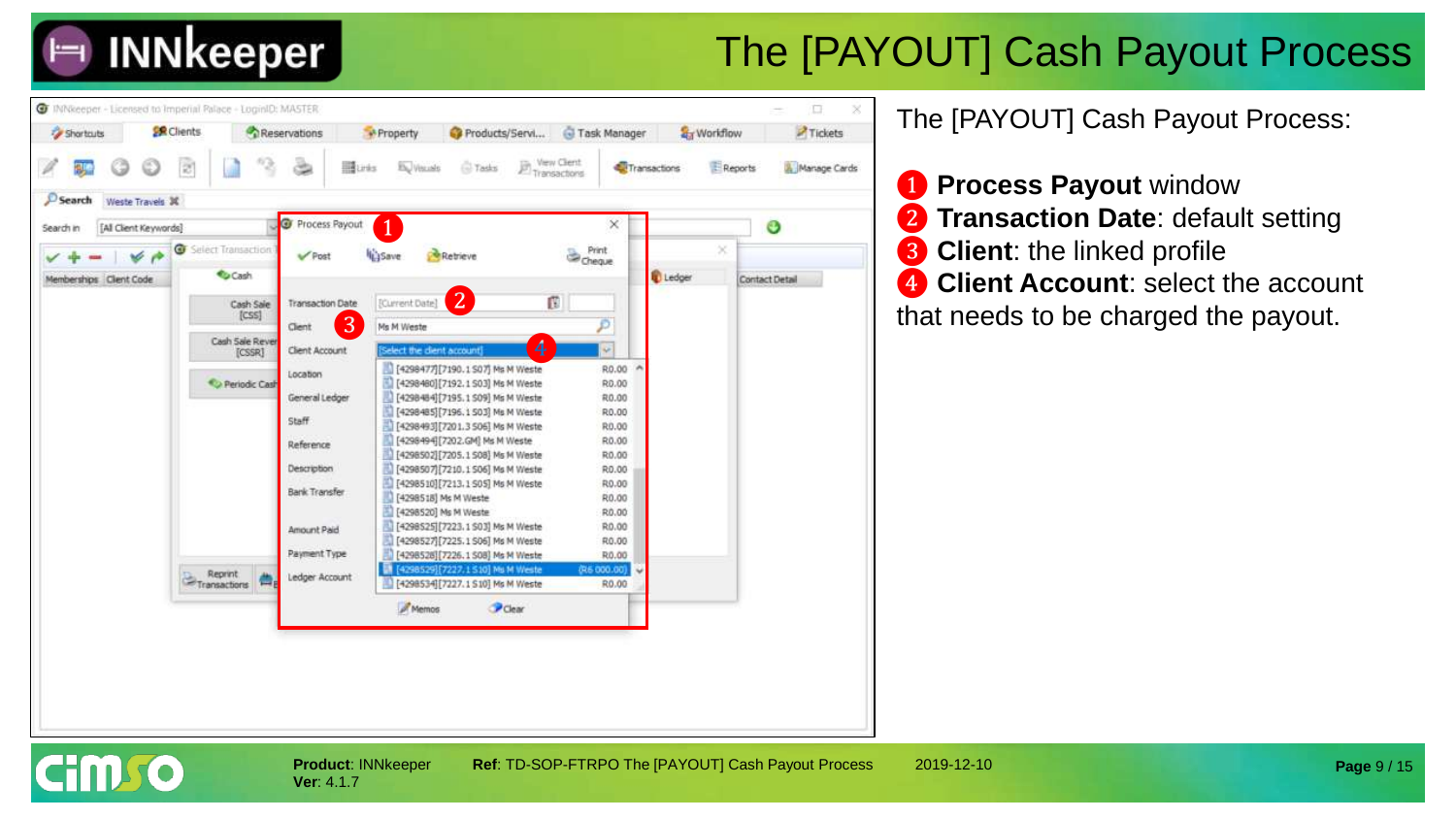## The [PAYOUT] Cash Payout Process



**Ver**: 4.1.7

cim to

**Product**: INNkeeper **Ref**: TD-SOP-FTRPO The [PAYOUT] Cash Payout Process 2019-12-10

The [PAYOUT] Cash Payout Process:

❶ **Process Payout** window **Transaction Date: default setting Client:** the linked profile **Client Account Reference:** type in the reference **6** Amount Paid: type in the amount required for the payout *P* Payment Type: use the drop to select the option, however, Cash Payout is CASH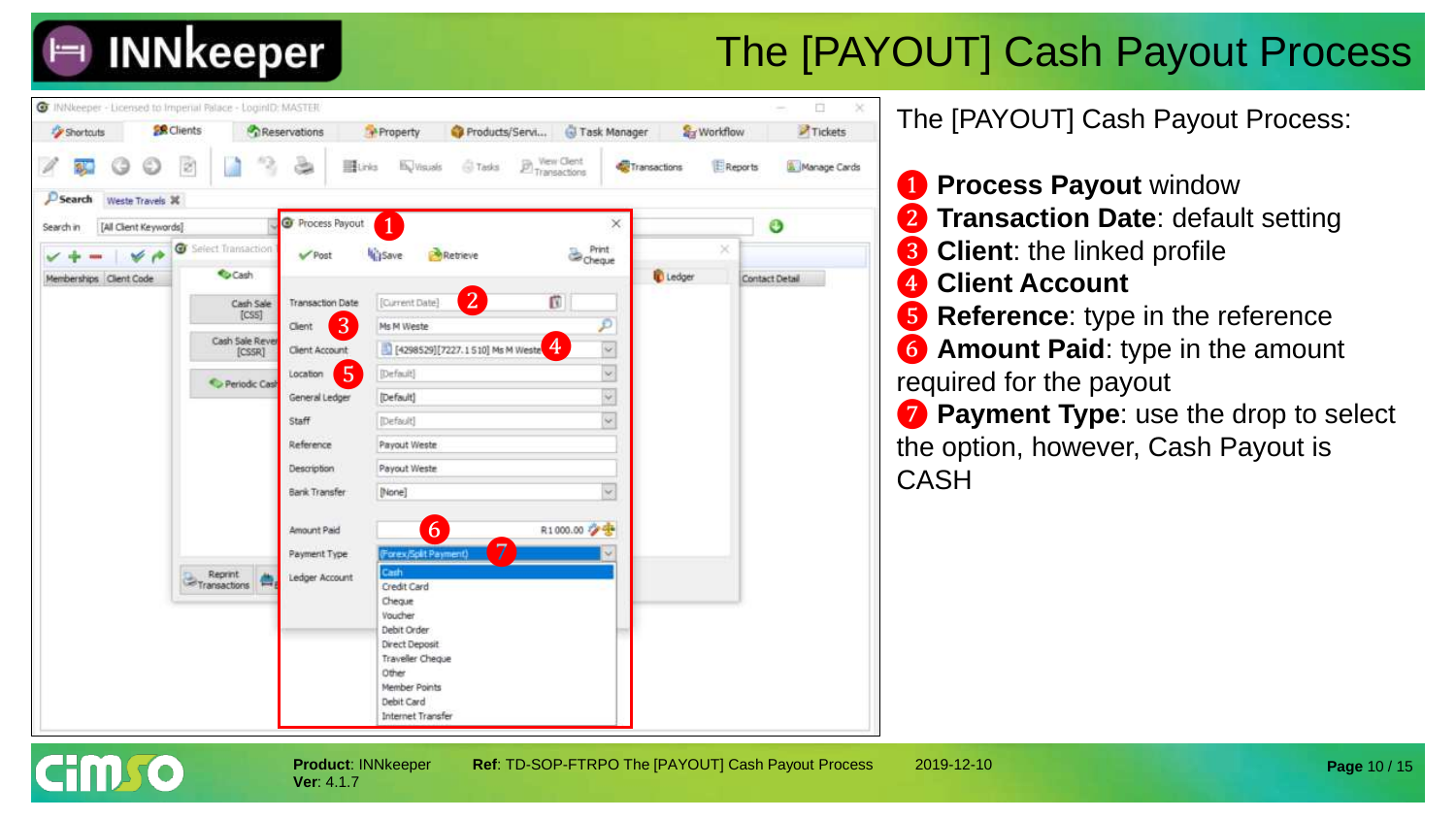## The [PAYOUT] Cash Payout Process

| <b>Shortcuts</b>                        | & Clients                                                                                                                                                                                                                                                                                                                                                                                                                                                                                                                                                                                                                                                                                                                                                                     | Reservations            | Property          | Products/Servi Task Manager        |                                                    | <b>Azy Workflow</b> | $\triangleright$ Tickets  |
|-----------------------------------------|-------------------------------------------------------------------------------------------------------------------------------------------------------------------------------------------------------------------------------------------------------------------------------------------------------------------------------------------------------------------------------------------------------------------------------------------------------------------------------------------------------------------------------------------------------------------------------------------------------------------------------------------------------------------------------------------------------------------------------------------------------------------------------|-------------------------|-------------------|------------------------------------|----------------------------------------------------|---------------------|---------------------------|
| SL.                                     | $[2] \centering% \includegraphics[width=0.3\textwidth]{images/STT.png} \caption{The first two different values of $T$ (left) and $T$ (right) are the same as a function of $T$. The first two different values of $T$ (right) are the same as a function of $T$. The first two different values of $T$ (right) and $T$. The first two different values of $T$ (right) are the same as a function of $T$. The first two different values of $T$ (right) and $T$. The first two different values of $T$ (right) are the same as a function of $T$. The first two different values of $T$ (right) and $T$. The first two different values of $T$ (right) and $T$. The first two different values of $T$ (right) and $T$. The first two different values of $T$ (right) and $T$.$ | <b>國unks</b><br>۵       | <b>By Visuals</b> | <b>G</b> Tasks                     | View Client<br>$\mathcal{D}_{\text{Transactions}}$ | Transactions        | Reports<br>A Manage Cards |
| $\mathcal{D}$ Search<br>Weste Travels X |                                                                                                                                                                                                                                                                                                                                                                                                                                                                                                                                                                                                                                                                                                                                                                               |                         |                   |                                    |                                                    |                     |                           |
| [All Client Keywords]<br>Search in      |                                                                                                                                                                                                                                                                                                                                                                                                                                                                                                                                                                                                                                                                                                                                                                               | <b>O</b> Process Payout |                   |                                    | $\times$                                           |                     | Ø                         |
| V A                                     | G Select Transaction                                                                                                                                                                                                                                                                                                                                                                                                                                                                                                                                                                                                                                                                                                                                                          | $\sqrt{P}$ ost          | <b>Wijsave</b>    | Retrieve                           | Print<br>Cheque                                    |                     | ×                         |
| Memberships Client Code                 | Cash                                                                                                                                                                                                                                                                                                                                                                                                                                                                                                                                                                                                                                                                                                                                                                          | 8                       |                   |                                    |                                                    | Ledger              | Contact Detail            |
|                                         | Cash Sale<br>[CS5]                                                                                                                                                                                                                                                                                                                                                                                                                                                                                                                                                                                                                                                                                                                                                            | <b>Transaction Date</b> | [Current Date]    | $\overline{2}$                     | Ľ.                                                 |                     |                           |
|                                         | Cash Sale Reve                                                                                                                                                                                                                                                                                                                                                                                                                                                                                                                                                                                                                                                                                                                                                                | 3<br>Client             | Ms M Weste        |                                    | p                                                  |                     |                           |
|                                         | [CSS]                                                                                                                                                                                                                                                                                                                                                                                                                                                                                                                                                                                                                                                                                                                                                                         | Client Account          |                   | [4298529] [7227.1510] Ms M West. 4 | $\omega$                                           |                     |                           |
|                                         | Periodic Cas                                                                                                                                                                                                                                                                                                                                                                                                                                                                                                                                                                                                                                                                                                                                                                  | 5<br>Location           | [Default]         |                                    | $\sim$                                             |                     |                           |
|                                         |                                                                                                                                                                                                                                                                                                                                                                                                                                                                                                                                                                                                                                                                                                                                                                               | General Ledger          | [Default]         |                                    | Ŵ.                                                 |                     |                           |
|                                         |                                                                                                                                                                                                                                                                                                                                                                                                                                                                                                                                                                                                                                                                                                                                                                               | Staff                   | (Default)         |                                    | $\omega$                                           |                     |                           |
|                                         |                                                                                                                                                                                                                                                                                                                                                                                                                                                                                                                                                                                                                                                                                                                                                                               | Reference               | Payout Weste      |                                    |                                                    |                     |                           |
|                                         |                                                                                                                                                                                                                                                                                                                                                                                                                                                                                                                                                                                                                                                                                                                                                                               | Description             | Payout Weste      |                                    |                                                    |                     |                           |
|                                         |                                                                                                                                                                                                                                                                                                                                                                                                                                                                                                                                                                                                                                                                                                                                                                               | Bank Transfer           | [None]            |                                    | $\overline{\phantom{a}}$                           |                     |                           |
|                                         |                                                                                                                                                                                                                                                                                                                                                                                                                                                                                                                                                                                                                                                                                                                                                                               | Amount Paid             | $\boxed{6}$       |                                    | R1000.00 少 <del>空</del>                            |                     |                           |
|                                         |                                                                                                                                                                                                                                                                                                                                                                                                                                                                                                                                                                                                                                                                                                                                                                               | Payment Type            | Cash              | $\overline{7}$                     |                                                    |                     |                           |
|                                         | Reprint<br>$\geq$ <sub>Transactions</sub>                                                                                                                                                                                                                                                                                                                                                                                                                                                                                                                                                                                                                                                                                                                                     | Ledger Account          | CASH Cash Funds   |                                    |                                                    |                     |                           |
|                                         |                                                                                                                                                                                                                                                                                                                                                                                                                                                                                                                                                                                                                                                                                                                                                                               |                         | A Memos           | Clear                              |                                                    |                     |                           |
|                                         |                                                                                                                                                                                                                                                                                                                                                                                                                                                                                                                                                                                                                                                                                                                                                                               |                         |                   |                                    |                                                    |                     |                           |

he [PAYOUT] Cash Payout Process:

❶ **Process Payout** window ❷ **Transaction Date**: default setting ❸ **Client**: the linked profile ❹ **Client Account** ❺ **Reference**: type in the reference **Amount Paid: type in the amount** quired for the payout ❼ **Payment Type**: use the drop to select e option, however, Cash Payout is ASH

❽ Select the **Post** button

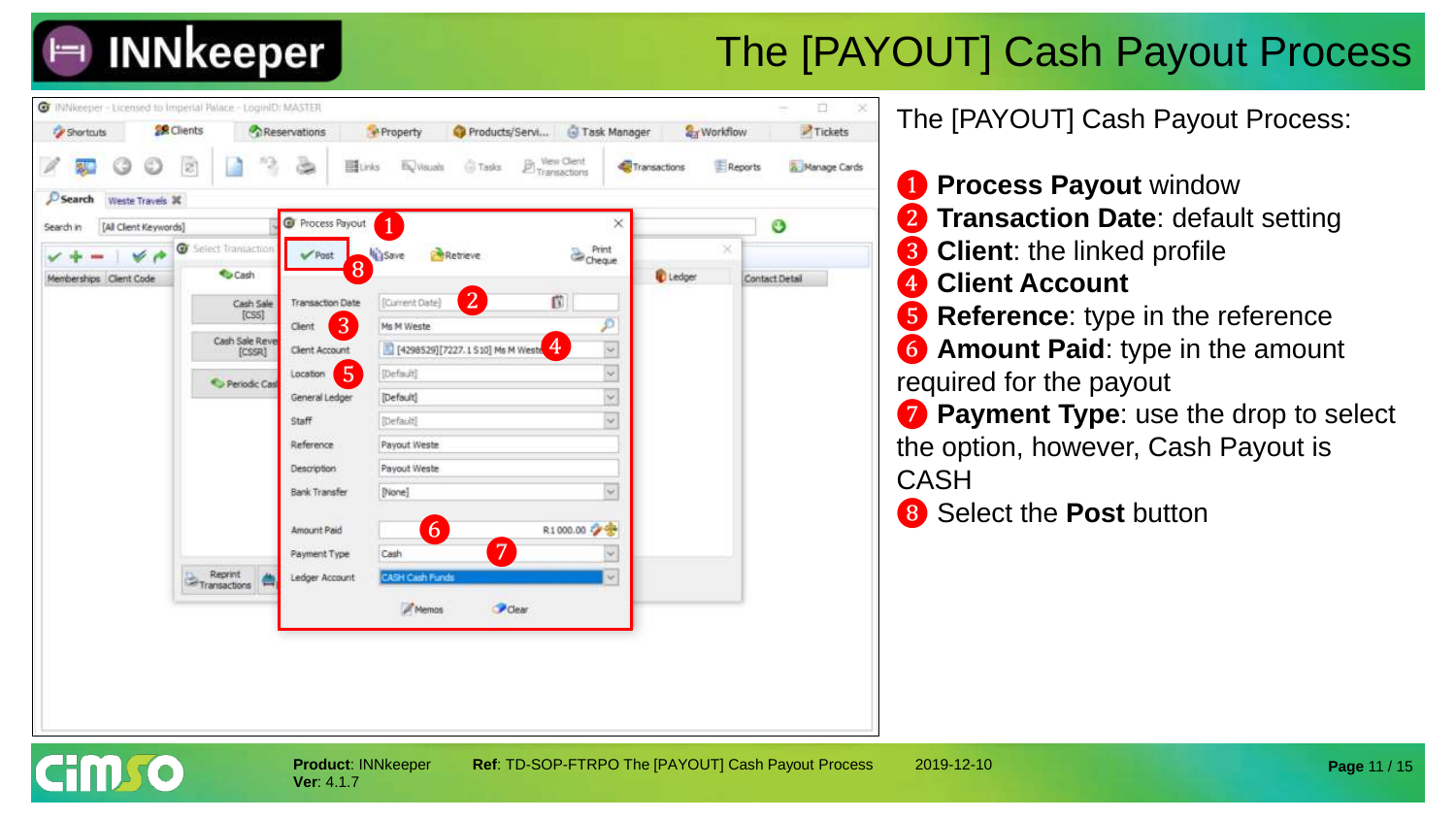

## The [PAYOUT] Cash Payout Process



**Ver**: 4.1.7

**Cimro** 

**Product: INNkeeper Ref: TD-SOP-FTRPO The [PAYOUT] Cash Payout Process 2019-12-10** 

The [PAYOUT] Cash Payout Process:

**1 Confirm Transaction Post** window ❷ **Print/Preview**: use the drop down to access the list of options

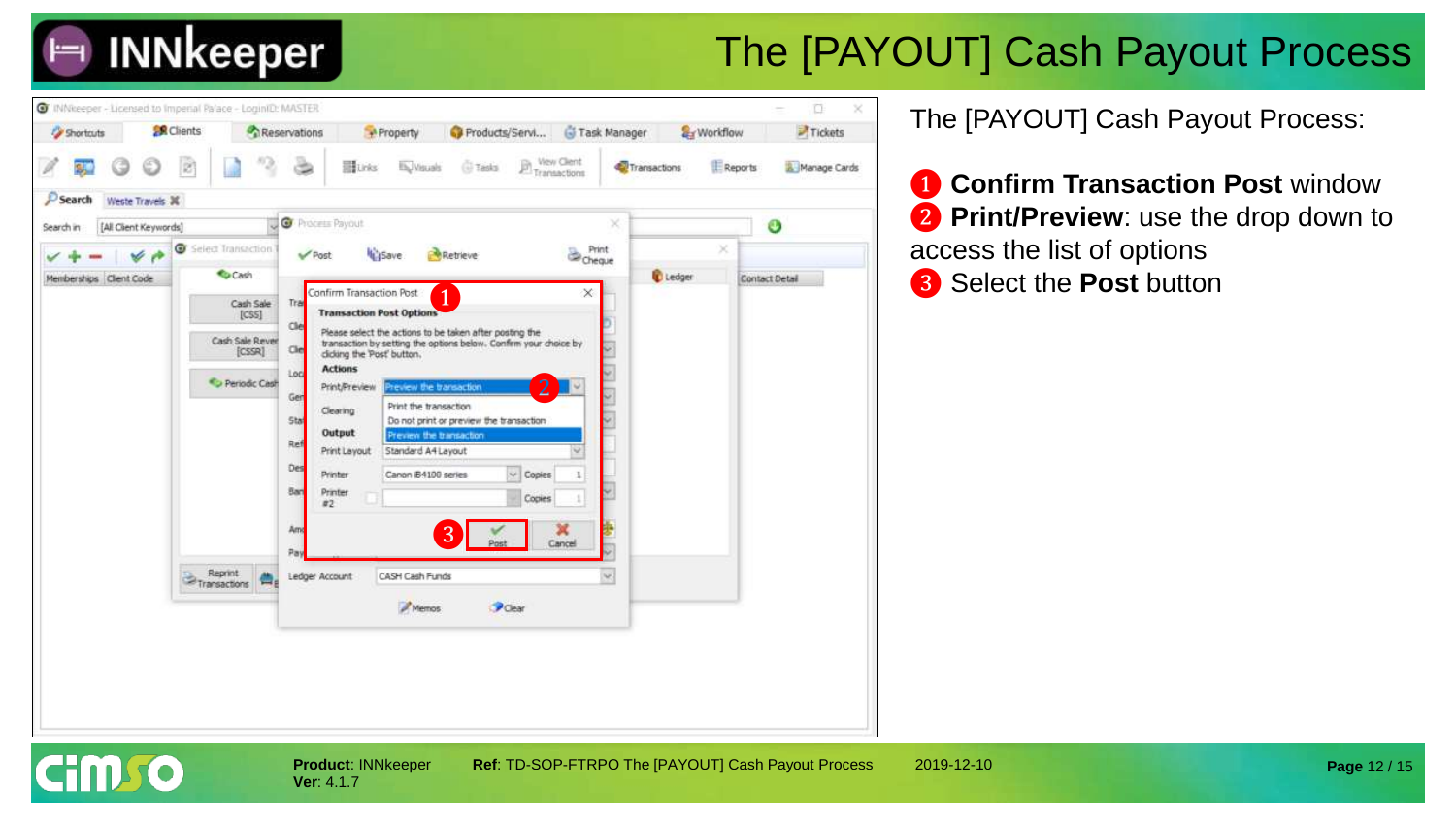

 $\sim$ 

### Print Preview

| The <b>Print Preview</b> : you able to |
|----------------------------------------|
| Print, Save, Fax or Email the receipt  |

| (Type search text here) | $P_{\rm T}$ $P_{\rm A}$ | 100%<br>31                         | <b>D</b> O                        |                                                                                                                                              |                                                                                                                                                                                                                                   |                               | [ DPDF (Portable Document Format)<br>$\sim$ |
|-------------------------|-------------------------|------------------------------------|-----------------------------------|----------------------------------------------------------------------------------------------------------------------------------------------|-----------------------------------------------------------------------------------------------------------------------------------------------------------------------------------------------------------------------------------|-------------------------------|---------------------------------------------|
|                         |                         | Ms M Weste                         |                                   | Document number<br>Document date<br>Description<br>Reference<br>Location<br>Client<br>Chert code<br>Sooking<br><b>CCCLEARTS</b><br>Althalt : | <b>Funds Payout</b><br>2 Sep 2019 10:07<br>Päyöut Weste<br><b>Payout Wests</b><br>Imperial Palace Rooms<br>PSAGTER MAGTER<br><b>SIA 1/4 Virentle</b><br>MANESTOOLS<br>T22T.1 (Square Double)<br>28 Aug 2019 - 31 Aug 2019<br>Ebdd | <b>PAYOUT 4</b>               |                                             |
|                         |                         |                                    |                                   | Tax number<br><b>Email</b><br>Payment method                                                                                                 | mkadowriting@jahoo.com                                                                                                                                                                                                            | Cash                          |                                             |
|                         | Code<br>PAYOUT 4.1      | Deecription:<br>Funds Payout, Cash | Reference<br><b>Payout Wester</b> |                                                                                                                                              | Exclusive<br>R1000.00                                                                                                                                                                                                             | <b>Inclusive</b><br>R1 000.00 |                                             |
|                         | <b>Totals</b>           |                                    |                                   |                                                                                                                                              | R1 000.00                                                                                                                                                                                                                         | R1 000.00                     |                                             |
|                         |                         |                                    |                                   | <b>Butnotar</b><br>Total with Tax & Service Charges                                                                                          |                                                                                                                                                                                                                                   | R1 000.00<br>A1 000.00        |                                             |
|                         |                         |                                    |                                   |                                                                                                                                              |                                                                                                                                                                                                                                   |                               |                                             |

 $\times$ a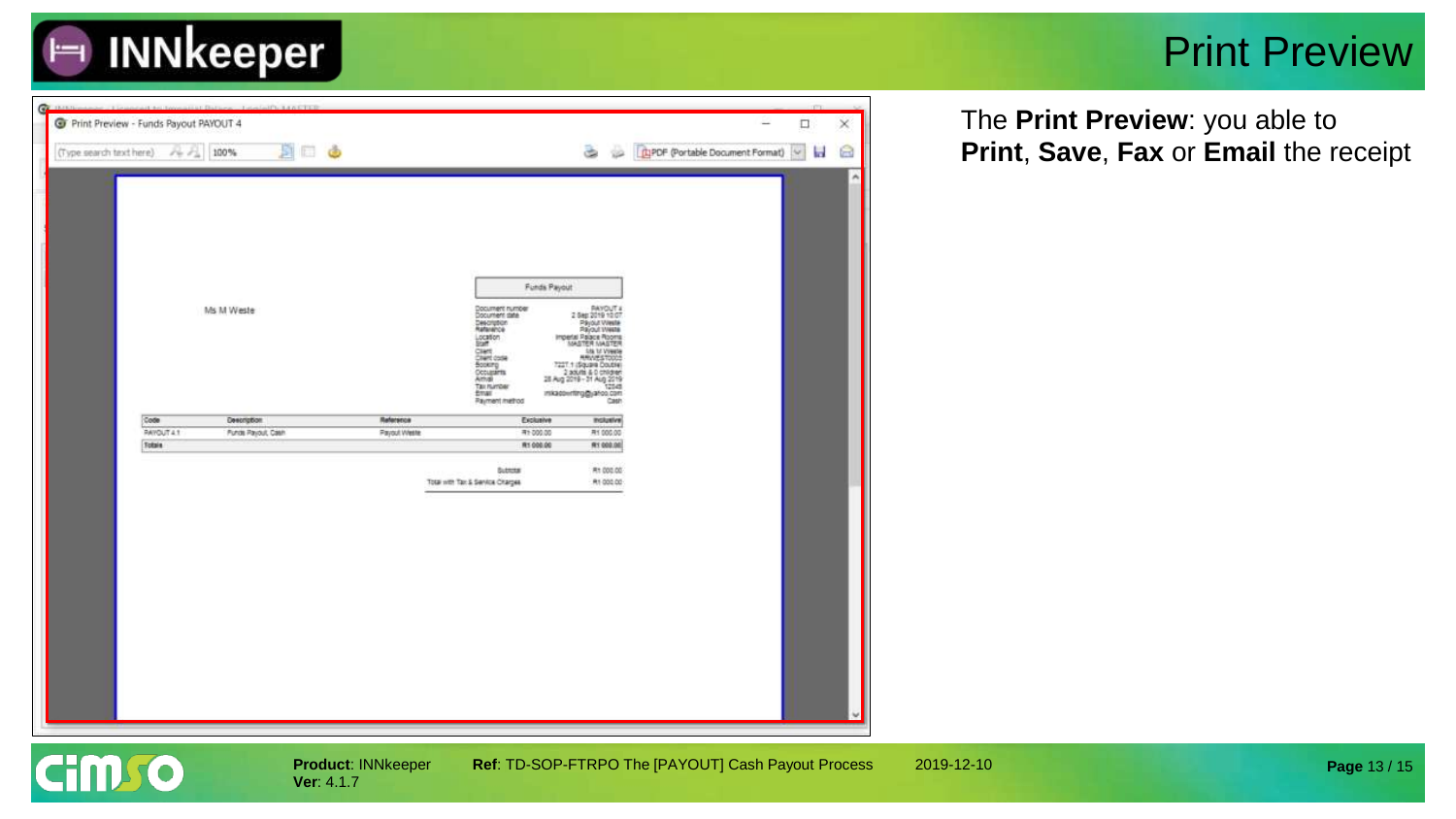

## The Cash Payout [PAYOUT]

WiNNeeper - Licensed to Imperial Palace - LoginID; MASTER Ü  $\infty$ **R** Clients Reservations Products/Servi... Task Manager **A**x Workflow  $\blacktriangleright$  Tickets Property **Cy Shortcuts**  $\mathbb{B}$  Transactions 霍 **E** Reports **Billinks Es Visuals** G Tados Transactions Manage Cards  $\mathcal{D}$  Search Weste Travels 30 **O** Process Payout ×  $\bullet$ [All Client Keywords] Search in ۱ lect Transaction Print<br>Cheque Retrieve ú  $\sqrt{Post}$ Li Save Cash Ledger Memberships Client Code Contact Detail fi **Transaction Date** fCurrent Date] Cash Sale  $[CS5]$ ö Client Ms M Weste Cash Sale Rever  $\overline{\phantom{0}}$ [4298529][7227.1 S10] Ms M Weste Client Account [CSSR]  $\overline{\phantom{0}}$ nformation Location Periodic Cash  $\overline{\circ}$ General The transaction has been posted successfully.  $\overline{\phantom{0}}$ Staff Reference  $V$  OK Descriptio (None)  $\overline{\phantom{0}}$ **Bank Transfer** R1000.00 2 全 Amount Paid  $\check{\phantom{a}}$ Cash Payment Type  $\overline{\Psi}$ Reprint Ledger Account CASH Cash Funds Transactions Clear **Memos** 

The **Information** window, confirming the payout being successfully posted